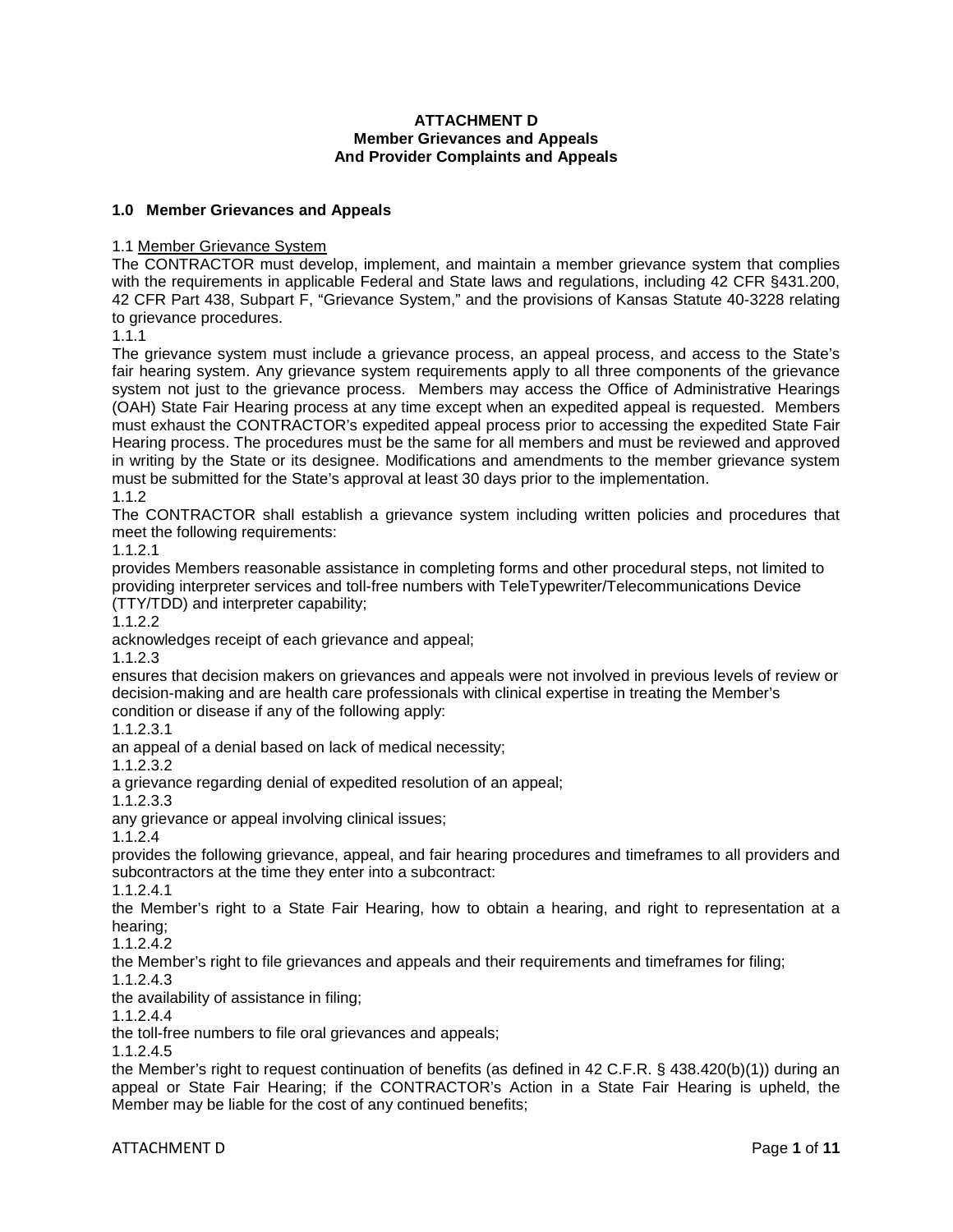1.1.2.4.6

any State-determined provider appeal rights to challenge the failure of the organization to cover a service. 1.1.3

The CONTRACTOR must maintain records of all grievances and appeals received as noted below

1.2 Member Grievance Process

1.2.1

The CONTRACTOR must have written policies and procedures for receiving, tracking, responding to, reviewing, reporting and resolving grievances by members or their authorized representatives through the grievance process. For purposes of this section**,** an "authorized representative" is any person or entity acting on behalf of the member and with the Member's written consent. A provider may be an authorized representative. The grievance process shall ensure the following:

1.2.1.1

The grievance procedure must be the same for all Members under this Contract.

1.2.1.2

The Member or Member's authorized representative may file a grievance either orally or in writing. 1.2.1.3

Members or their designee may file a grievance either orally or in writing;

1.2.1.4

The timeframe within which a Member must file a grievance is 180 days;

1.2.1.5

The CONTRACTOR may require others who are not Members or their designees to initiate the process with a written request;

1.2.1.6

The CONTRACTOR shall dispose of each grievance and provide notice, as expeditiously as the Member's health condition requires within 30 business days from the day the CONTRACTOR receives the grievance

1.2.3

The State may, in its reasonable discretion, grant a written extension if the CONTRACTOR demonstrates good cause but in no case may that extension result in a disposition of the grievance to exceed 60 days from the day the CONTRACTOR receives the grievance.

1.2.4

Unless the State has granted a written extension as described above, the CONTRACTOR is subject to remedies, including liquidated damages if Member grievances are not resolved by the timeframes indicated herein.

1.2.5

The CONTRACTOR must resolve 98% of grievances within 30 days from the date the grievance is received. The CONTRACTOR must resolve 100% of the grievances within 60 days from the date the grievance is received. The CONTRACTOR is subject to remedies, including liquidated damages, if the grievances are not resolved within the established timeframes. Please see ATTACHMENT G.

1.2.5.1

All decisions shall be in writing.

1.2.5.2

The CONTRACTOR must also inform Members how to file a grievance directly with the State, once the Member has exhausted the CONTRACTOR's grievance process.

1.2.6

The CONTRACTOR must designate an officer of the CONTRACTOR who has primary responsibility for ensuring that grievances are resolved in compliance with written policy and within the required timeframe. The CONTRACTOR must have a routine process to detect patterns of grievances. Management, supervisory, and quality improvement staff must be involved in developing policy and procedure improvements to address the grievances.

1.2.7

The CONTRACTOR's grievance procedures must be provided to Members in writing and through oral interpretive services. A written description of the CONTRACTOR's grievance procedures must be available in the prevalent non-English language identified by the State, at no more than a 6th grade reading level. The CONTRACTOR must include a written description of the grievance process in the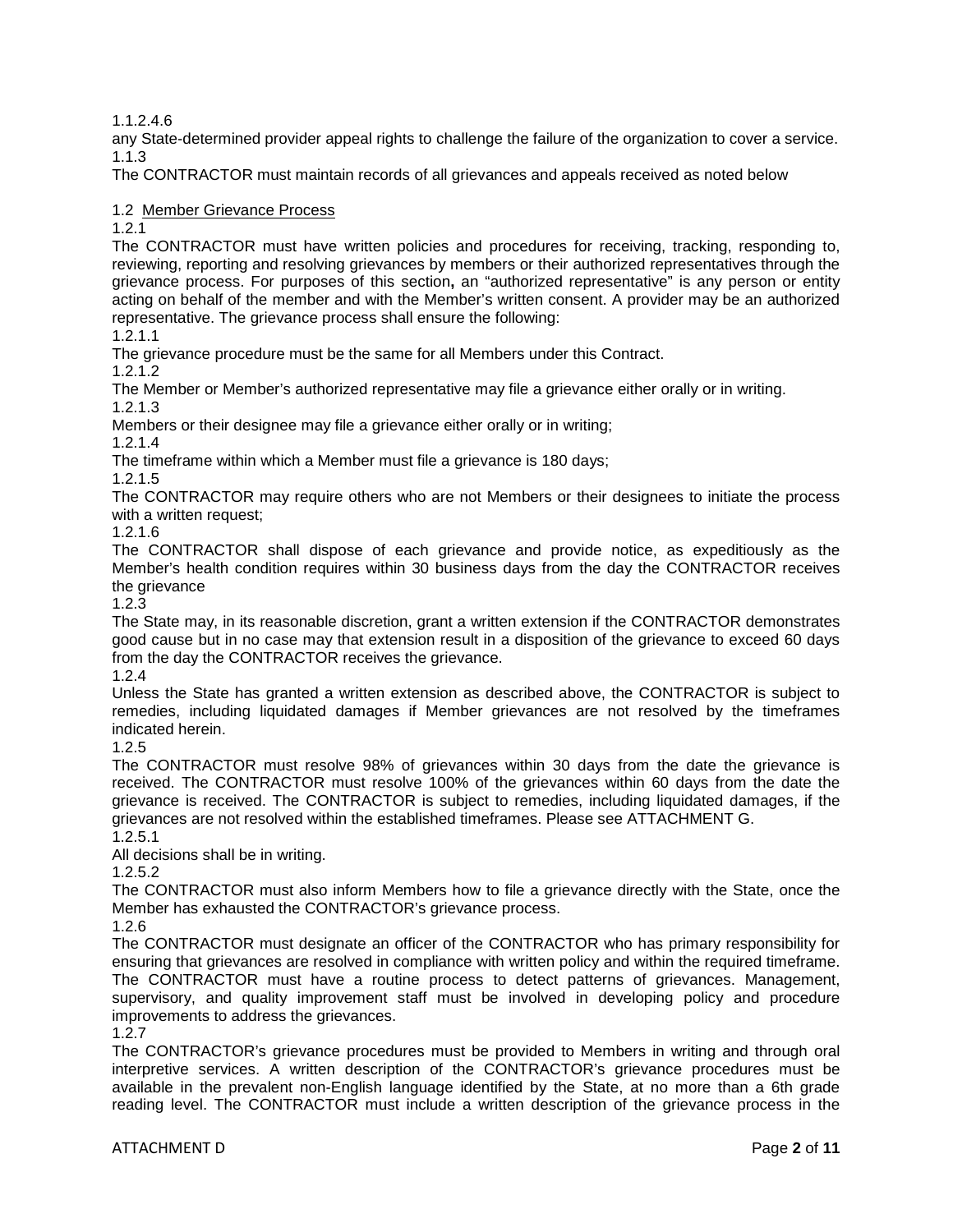Member handbook. The CONTRACTOR must maintain and publish in the Member handbook, at least one (1) local and one (1) toll-free telephone number with TTY/TDD and interpreter capabilities for making grievances. The CONTRACTOR's process must require that every grievance received in person, by telephone, or in writing must be acknowledged and recorded in a written record and logged with the following details:

1.2.7.1

Date:

1.2.7.2

Identification of the individual filing the grievance;

1.2.7.3

Identification of the individual recording the grievance;

1.2.7.4

Nature of the grievance;

1.2.7.5

Disposition of the grievance (i.e., how the CONTRACTOR resolved the grievance);

1.2.7.6

Corrective action required; and

1.2.7.7

Date resolved.

1.2.8

The CONTRACTOR is prohibited from discriminating or taking punitive action against a Member or his/her representative for making a grievance.

1.2.9

If the Member makes a request for disenrollment, the CONTRACTOR must give the Member information on the disenrollment process and direct the Member to the State's fiscal agent. If the request for disenrollment includes a grievance by the Member, the grievance will be processed separately from the disenrollment request, through the grievance process.

1.2.10

The CONTRACTOR will cooperate with the State's fiscal agent and the State or its designee to resolve all Member grievances. Such cooperation may include, but is not limited to, providing information or assistance to internal CONTRACTOR grievance committees.

1.2.11

The CONTRACTOR must provide designated Member advocates to assist Members in understanding and using the CONTRACTOR's grievance system. The CONTRACTOR's Member advocates must assist Members in writing or filing a grievance and monitoring the grievance through the CONTRACTOR's grievance process until the issue is resolved.

## 1.3 Notices of Action for Medicaid Members

1.3.1

The CONTRACTOR must notify the Member, in accordance with Kansas Statutes and Federal regulations at 42 CFR 438.404 whenever the CONTRACTOR takes an action. The notice shall be in writing. It must use easily understood language and format, be available in alternative formats, and in an appropriate manner that takes into consideration those with special needs. All Members must be informed that information is available in alternative formats and how to access those formats. The notice must, at a minimum, include any information required by Kansas Statute that relates to a managed care organization's (MCO) notice of action and any information required by 42 CFR §438.404 as well as 42 CFR 431 Subpart E, including but not limited to:

1.3.1.1

The dates, types and amount of service requested (if the action pertains to a service authorization request);

1.3.1.2

The action the CONTRACTOR has taken or intends to take;

1.3.1.3

The reasons for the action (If the action taken is based upon a determination that the requested service is not medically necessary, the CONTRACTOR must provide an explanation of the medical basis for the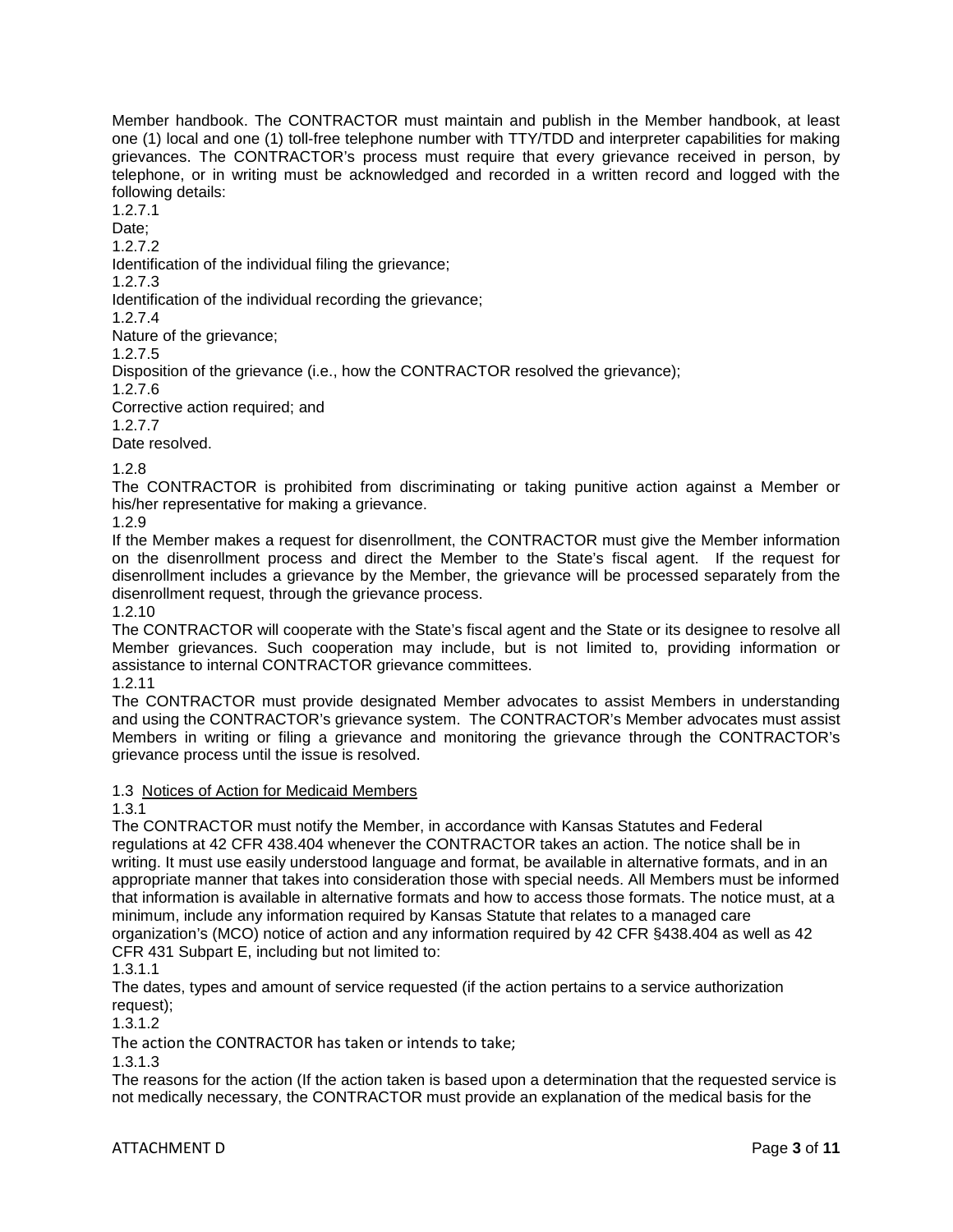decision, application of policy or accepted standards of medical practice to the individuals medical circumstances, in its notice to the Member.);

1.3.1.4

The Member's right to file an appeal through the CONTRACTOR's appeal process within 30 days of the notice of action;

1.3.1.5

The procedures by which the Member may appeal the CONTRACTOR's action;

1.3.1.6

The circumstances under which expedited resolution is available and how to request it

1.3.1.7

The circumstances under which a Member may continue to receive benefits pending resolution of the appeal, how to request that benefits be continued, and the circumstances under which the Member may be required to pay the costs of these services;

1.3.1.8

The date the action will be taken;

1.3.1.9

A reference to the CONTRACTOR policies and procedures supporting the CONTRACTOR's action; 1.3.1.10

An address where written requests may be sent and a toll-free number that the Member can call to request the assistance of a Member representative, file an appeal, or request a fair hearing;

1.3.1.11

In the event of a State Fair Hearing, that:

1.3.1.11.1

The Member may represent him/herself or be represented by a provider, a friend, a relative, legal counsel or another spokesperson;

1.3.1.11.2

The specific regulations that support, or the change in Federal or State law that requires, the action; and 1.3.1.11.3

An explanation of the individual's right to an evidentiary hearing if one is available or a State Fair Hearing, or in cases of an action based on a change in law, the circumstances under which a hearing will be granted.

1.3.2

Timeframes for notice of action pertaining to Standard Service Authorization Denial:

1.3.2.1

CONTRACTOR shall give notice as expeditiously as the Member's health condition requires, which may not exceed 14 calendar days following receipt of the request for service, with a possible extension of up to fourteen additional calendar days, if the Member or the provider requests an extension; or the CONTRACTOR justifies a need for additional information and how the extension is in the Member's interest (upon the State's approval).

1.3.2.3

If the CONTRACTOR extends the timeframe, the CONTRACTOR shall give the Member written notice of the reason for the decision to extend the timeframe and inform the Member of the right to file a grievance if he or she disagrees with that decision; and issue and carry out its determination as expeditiously as the Member's health condition requires and not later that the date the extension expires.

1.3.3

Timeframes for notice of action pertaining to termination, suspension or reduction of services:

## 1.3.3.1

The CONTRACTOR shall give notice at least 10 calendar days before the date of the action when the action is a termination, suspension, or reduction of previously authorized T-XIX-covered services, except: 1.3.3.1.1

If probable fraud and abuse has been verified, the period of advanced notice is shortened to five (5) calendar days;

1.3.3.1.2

If one of the following events occurs, the period of advanced notice is shortened to the day of the Action: 1.3.3.1.2.1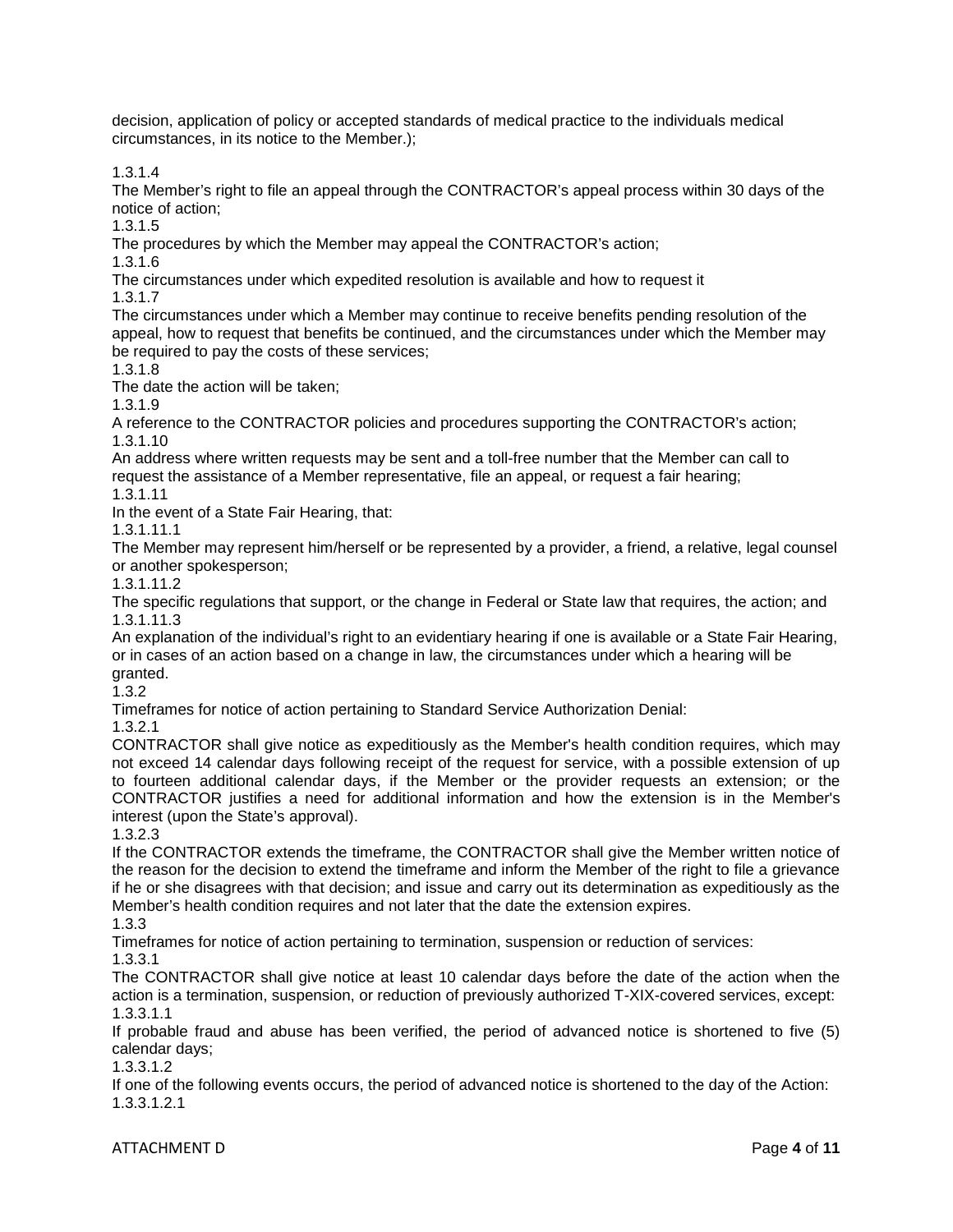The death of a recipient;

1.3.3.1.2.2

A signed written Member statement requesting service termination or giving information requiring termination or reduction of services (where the Member understands that this shall be the result of supplying that information);

1.3.3.1.2.3

The recipient's admission to an institution where he/she is ineligible for further services;

1.3.3.1.2.4

The recipient's address is unknown and mail directed to him has no forwarding address; 1.3.3.1.2.5

The recipient has been accepted for T-XIX services by another local jurisdiction;

1.3.3.1.2.6

The recipient's physician prescribes the change in the level of care; or

1.3.3.1.2.7

The previously authorized service is substituted with a higher level of service.

1.3.4

Timeframes for Notice of Action: Untimely Service Authorization Decision:

1.3.4.1

If service authorization decisions are not reached within the timeframes for either standard or expedited service authorizations, such untimely service authorizations constitute a denial and are adverse actions. 1.3.5

Timeframes for Notice of Action pertaining to Denial of Payment:

1.3.5.1

The CONTRACTOR shall give notice to the provider and Member on the date of action when the action is a denial of payment. Notice is not required to the Member when the action is due to the provider's failure to adhere to contractual requirements and there is no action against the Member.

1.3.6

Timeframes for Notice of Action pertaining to Expedited Service Authorization Denial:

1.3.6.1

For cases in which a provider indicates, or the CONTRACTOR determines, that following the standard timeframe could seriously jeopardize the Member's life or health or ability to attain, maintain, or regain maximum function, the CONTRACTOR shall make an expedited authorization decision and provide notice of action as expeditiously as the Member's health condition requires and no later than three (3) business days after receipt of the request for service. The CONTRACTOR may extend the three (3) business days time period by up to 14 calendar days if the Member requests an extension, or if the CONTRACTOR justifies a need for additional information and how the extension is in the Member's interest (upon the State's approval)

1.4 Medicaid Standard Member Appeal Process

1.4.1

The CONTRACTOR must develop, implement and maintain an appeal procedure that complies with State and Federal laws and regulations, including 42 CFR§ 431.200 and 42 CFR Part 438, Subpart F, "Grievance System." The appeal procedure must be the same for all Members. The Member or provider may file an appeal either orally or in writing; however, an oral request to appeal shall be followed by a written, signed, appeal. The CONTRACTOR shall ensure that oral inquiries seeking to appeal an action are treated as appeals and confirm those inquiries in writing upon receipt of the written, signed appeal, unless the Member or the provider requests expedited resolution. When a Member or his/her authorized representative expresses orally or in writing requests review of an action, the CONTRACTOR must regard this as a request to appeal an action.

1.4.2

A Member must file a request for an appeal with the CONTRACTOR within 30 days from receipt of the notice of the action.

1.4.3

The Contractor shall provide a reasonable opportunity to present evidence, and allegations of fact or law, in person as well as in writing. The CONTRACTOR shall allow the Member and the Member's representative the opportunity, before and during the appeal process, to examine the Member's case file,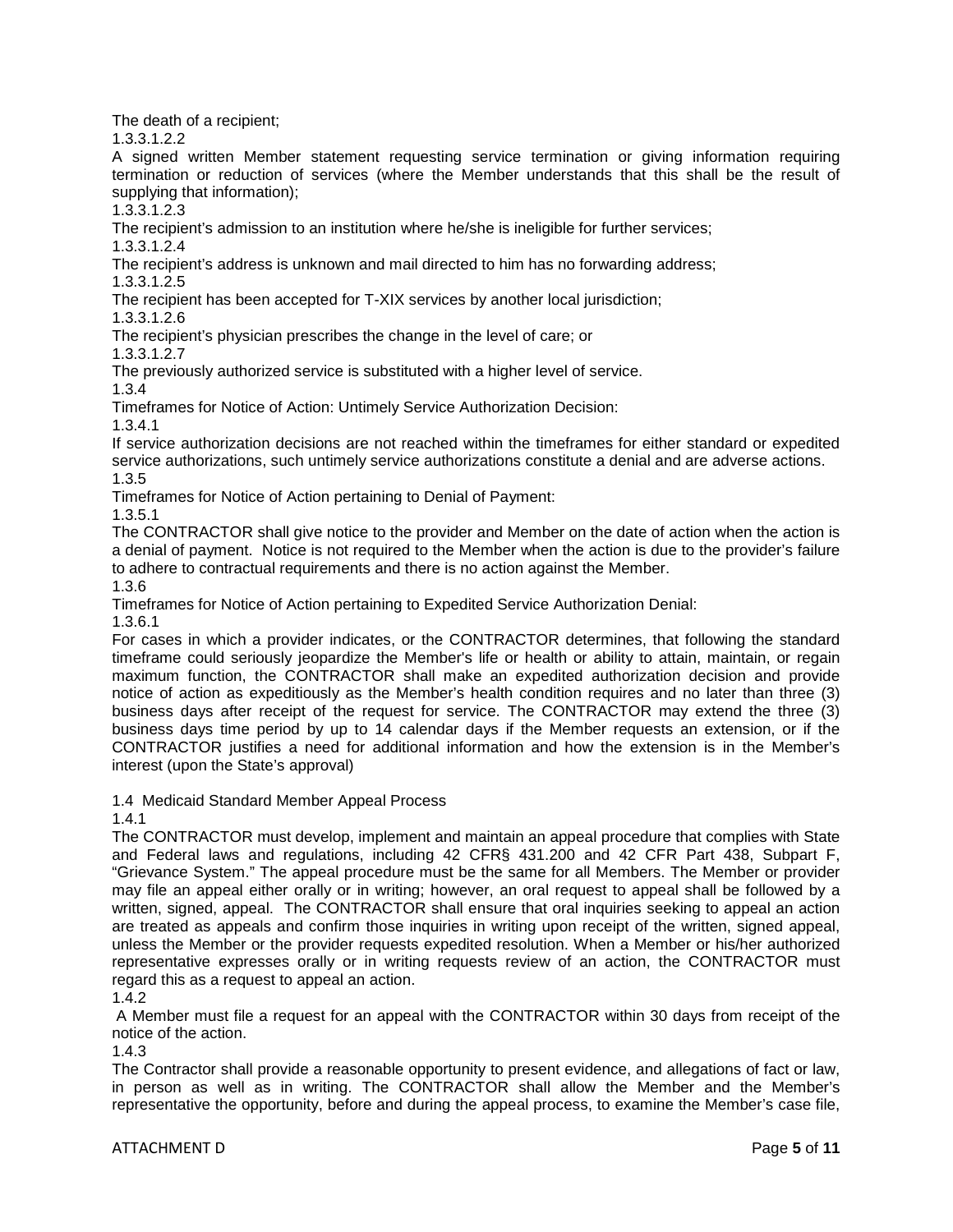including clinical records, and any other documents and records. The CONTRACTOR must inform the Member of the time available for providing this information and that, in the case of an expedited resolution, limited time will be available.

1.4.4

The CONTRACTOR must have policies and procedures in place outlining the officer's role in an appeal of an action. The officer must have a significant role in monitoring, investigating and hearing appeals.

The CONTRACTOR must have a routine process to detect patterns of appeals. Management, supervisory, and quality improvement staff must be involved in developing policy and procedure improvements to address the appeals.

1.4.5

The CONTRACTOR's appeal procedures must be provided to Members in writing and through oral interpretive services. A written description of the appeal procedures must be available in the prevalent non-English language identified by the State, at no more than a 6th grade reading level.

1.4.6

The CONTRACTOR must include a written description of the appeals process in the Member handbook. The CONTRACTOR must maintain and publish in the Member handbook at least one (1) local and one (1) toll-free telephone number with TTY/TDD and interpreter capabilities for requesting an appeal of an action.

1.4.7

All appeals must be recorded in a written record and logged with the following details:

1.4.7.1

Date notice is sent;

1.4.7.2

Effective date of the action;

1.4.7.3

Date the Member or his or her representative requested the appeal;

1.4.7.4

Date the appeal was followed up in writing;

1.4.7.5

Identification of the individual filing;

1.4.7.6

Nature of the appeal; and

1.4.7.7

Disposition of the appeal, and notice of disposition to Member.

1.4.8

The CONTRACTOR must send a letter to the Member within five (5) business days acknowledging receipt of the appeal request.

1.4.9

In accordance with 42 CFR§ 438.420(b), the CONTRACTOR must continue the Member's benefits currently being received by the Member, including the benefit that is the subject of the appeal, if all of the following criteria are met:

1.4.9.1

The Member or his or her representative files the appeal timely, meaning on or before the later of the following: within 10 days of the MCO mailing the notice of action or the intended effective date of the MCO proposed action;

1.4.9.2

The appeal involves the termination, suspension, or reduction of a previously authorized course of treatment;

1.4.9.3

The services were ordered by an authorized provider;

1.4.9.4

The original period covered by the authorization has not expired; and

1.4.9.5

The Member requests an extension of the benefits.

1.4.10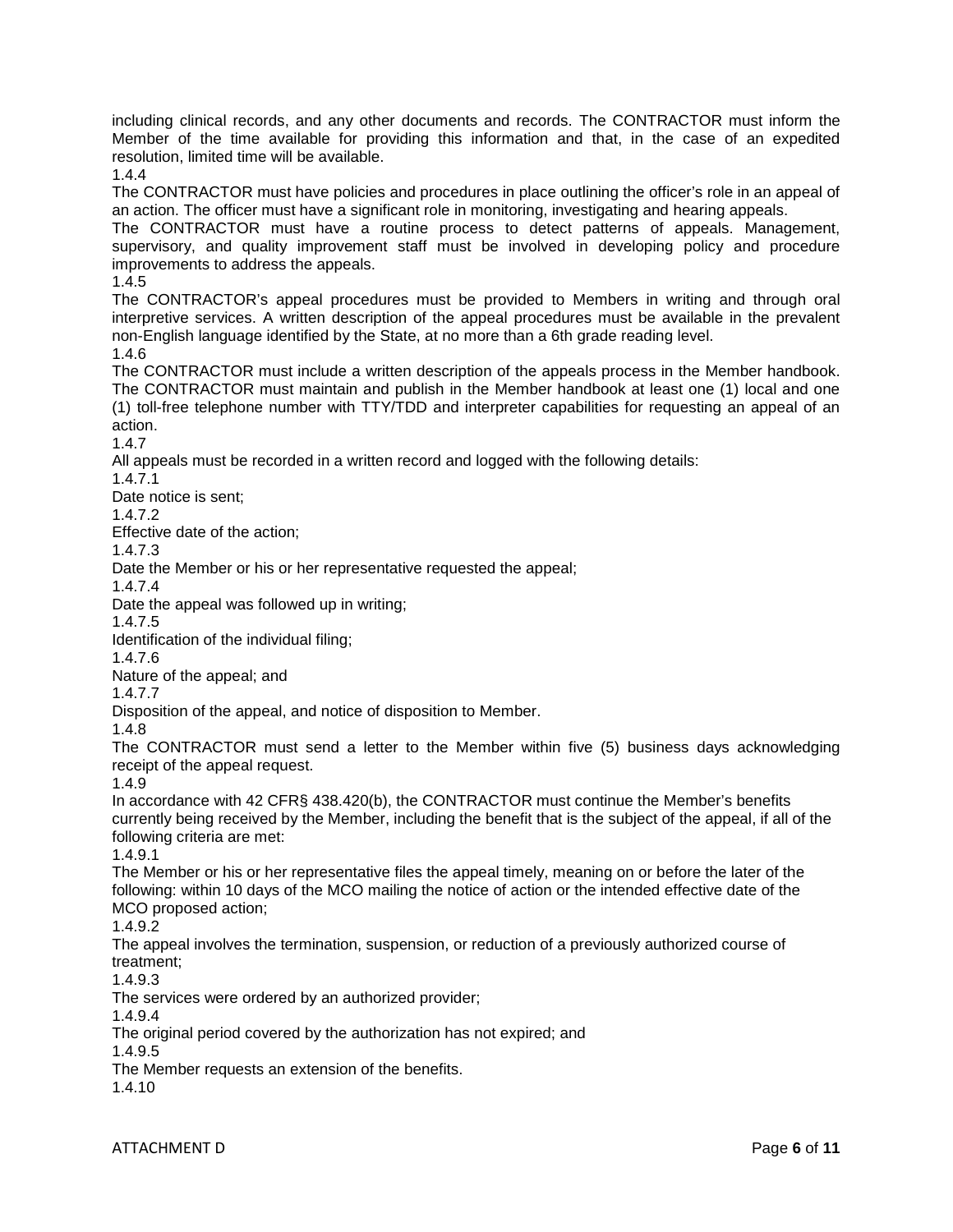If, at the Member's request, the CONTRACTOR continues or reinstates the Member's benefits while the appeal is pending either at the CONTRACTOR or the State Fair Hearing, the benefits must be continued until one (1) of the following occurs:

1.4.10.1

The Member withdraws the appeal;

1.4.10.2

The Member does not request a fair hearing within 10 days from when the CONTRACTOR mails an adverse CONTRACTOR decision;

1.4.10.3

A State Fair Hearing officer issues a hearing decision adverse to the Member or

1.4.10.4

The authorization expires or authorization service limits are met.

1.4.11

If the authorization period has expired or the authorized units of service are exhausted, Members or their designee may request an extension of services. Such extensions are considered a new request for services, however; and the CONTRACTOR is not obligated to continue services if such new request is denied.

1.4.12

In accordance with 42 CFR§ 438.420(d), if the final resolution of the appeal is adverse to the Member and upholds the CONTRACTOR's action, then to the extent that the services were furnished to the enrollee while the appeal was pending to comply with the Contract continuation of benefits requirements, the CONTRACTOR may recover such costs from the Member.

1.4.13

The CONTRACTOR shall consider the Member's representative, or an estate representative of a deceased Member as parties to the appeal. A Member may seek a State Fair Hearing if the Member is not satisfied with the CONTRACTOR's decision in response to an appeal. 1.4.14

The CONTRACTOR shall resolve 95%of appeals and provide notice, as expeditiously as the Member's health condition requires within 14 calendar days from the date the CONTRACTOR receives the written appeal, and 100% shall be resolved within 30 calendar days;

1.4.14.1

the CONTRACTOR may extend the initial 14 calendar day timeframe by up to 14 calendar days if the Member requests the extension;

1.4.14.2

the CONTRACTOR may extend the initial 14 calendar day timeframe by up to 14 calendar days, with approval by the State, when the CONTRACTOR shows that there is need for additional information and how the delay is in the Member's interest. The CONTRACTOR shall notify the Member of the reason for the extension, and

1.4.15

The CONTRACTOR is subject to remedies, including liquidated damages, if at least 98% of Member appeals are not resolved within 30 days of receipt of the Appeal by the CONTRACTOR. Please see ATTACHMENT G. The CONTRACTOR must designate an officer who has primary responsibility for ensuring that appeals are resolved in compliance with written policy and within the 30-day time limit. 1.4.16

The CONTRACTOR shall provide written notice of appeal resolution. The written appeal resolution notice shall include:

1.4.16.1

the results and date of the appeal resolution;

1.4.16.2

for decisions not wholly in the Member's favor:

1.4.16.2.1

the right to request a State Fair Hearing within 30 days;

1.4.16.2.2

how to request a State Fair Hearing;

1.4.16.2.3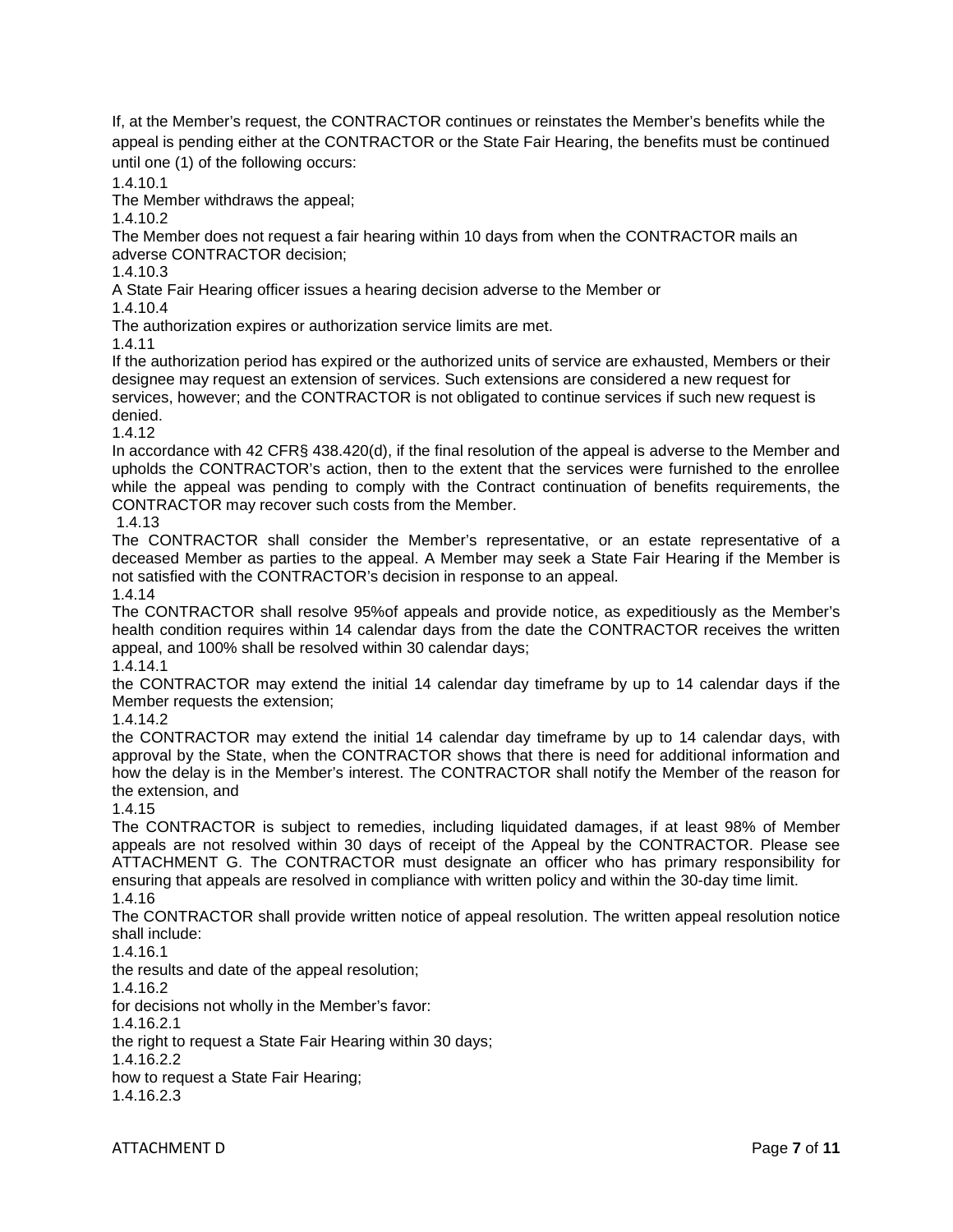the right to continue to receive benefits (pursuant to 42 CFR 438.420) pending a hearing;

1.4.16.2.4

how to request the continuation of benefits in a timely manner; and

1.4.16.2.5

notice that if the CONTRACTOR's action is upheld in a hearing, the Member may be liable for the cost of any continued benefits;

1.4.16.3

that in the State Fair Hearing the Member may represent him/herself or use legal counsel, a relative, a friend, or a spokesperson;

1.4.16.4

the specific regulations that support, or the change in Federal or State law that requires, the action, and 1.4.16.5

an explanation of the individual's right to request an evidentiary hearing if one is available or a State Fair Hearing, or in cases of an action based on change in law, the circumstances under which a hearing will be granted.

1.4.16.6

Any other information required by Kansas Statute that relates to a managed care organization's notice of disposition of an appeal.

1.4.17

If the CONTRACTOR or State Fair Hearing officer reverses a decision to deny, limit, or delay services that were not furnished while the appeal was pending, the CONTRACTOR must authorize or provide the disputed services promptly and as expeditiously as the Member's health condition requires.

1.4.18

If the CONTRACTOR or State Fair Hearing officer reverses a decision to deny authorization of services and the Member received the disputed services while the appeal was pending, the CONTRACTOR is responsible for the payment of services.

1.4.19

The CONTRACTOR is prohibited from discriminating or taking punitive action against a Member or his/her representative for making an appeal.

1.5 Expedited Medicaid Member Appeals

1.5.1

In accordance with 42 CFR §438.410, the CONTRACTOR must establish and maintain an expedited review process for appeals, when the CONTRACTOR determines (for a request from a Member) or the provider indicates (in making the request on the Member's behalf or supporting the Member's request) that taking the time for a standard resolution could seriously jeopardize the Member's life or health. The CONTRACTOR must follow all appeal requirements for standard Member appeals as set forth in this ATTACHMENT except where differences are specifically noted. The CONTRACTOR must accept oral or written requests for expedited appeals.

1.5.2

No additional Member follow-up is required. The CONTRACTOR shall inform the Member of the limited time available for the Member to present evidence and allegations of fact or law, in person and in writing, in the case of expedited resolution.

1.5.3

Members must exhaust the CONTRACTOR's expedited appeal process before making a request for an expedited fair hearing.

1.5.4

After the CONTRACTOR receives the request for an expedited appeal, it must dispose each expedited appeal and notify the Member of the outcome of the expedited appeal, as expeditiously as the Member's health condition requires, within three (3) business days, except that the CONTRACTOR must complete investigation and resolution of an appeal relating to an ongoing emergency or denial of continued hospitalization not later than one (1) business day after receiving the Member's request for expedited appeal is received.

1.5.5

Except for an appeal relating to an ongoing emergency or denial of continued hospitalization, the timeframe for notifying the Member of the outcome of the expedited appeal may be extended up to 14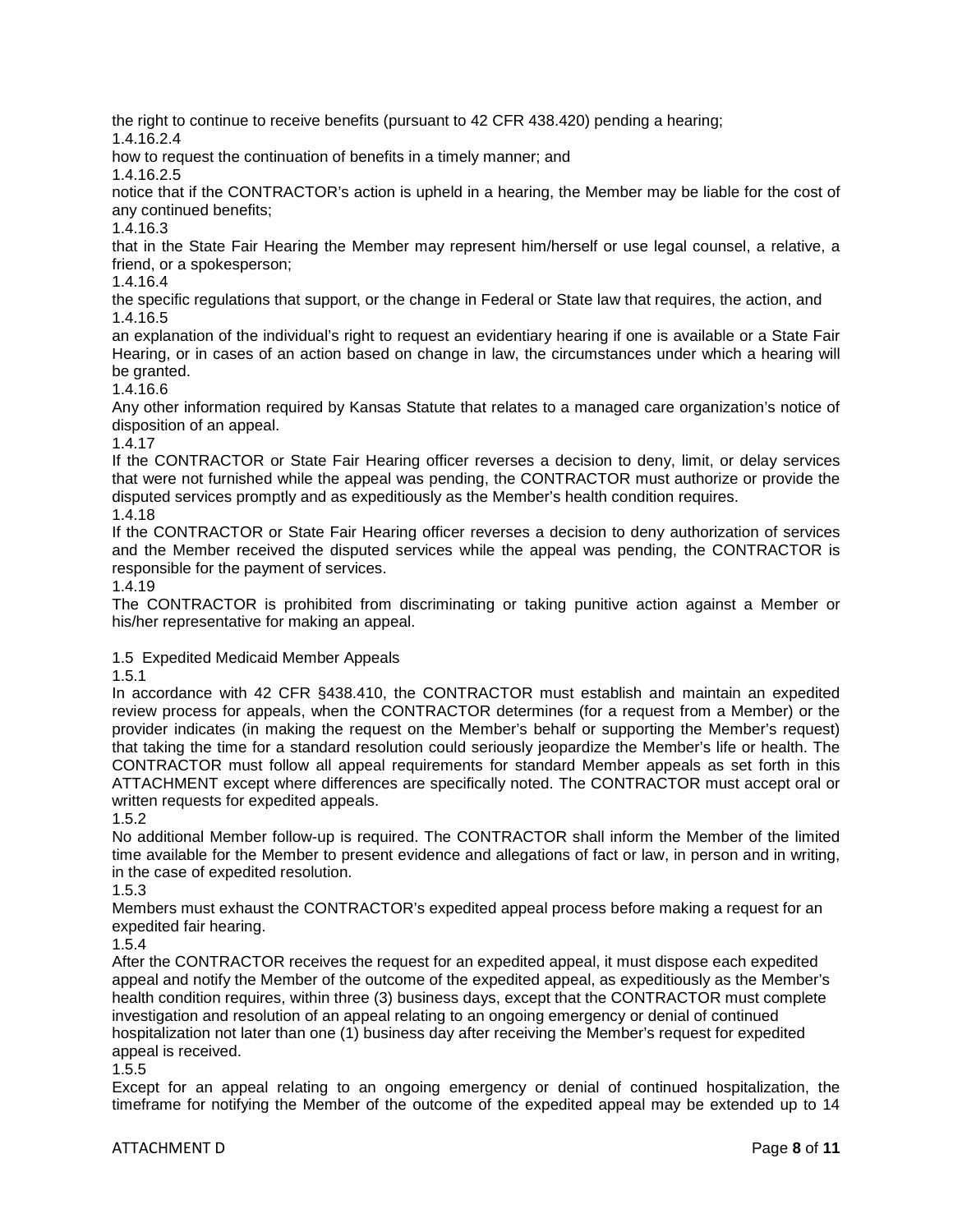calendar days if the Member requests an extension or the CONTRACTOR shows (to the satisfaction of DHCF, upon DHCF's request) that there is a need for additional information and how the delay is in the Member's interest. If the timeframe is extended, the CONTRACTOR must give the Member written notice of the reason for delay if the Member had not requested the delay. In addition to written notice, the CONTRACTOR must also make reasonable efforts to provide oral notice. The CONTRACTOR is prohibited from discriminating or taking punitive action against a Member or his/her representative for requesting an expedited appeal. The CONTRACTOR must ensure that punitive action is neither taken against a provider who requests an expedited resolution or supports a Member's request. 1.5.6

If the CONTRACTOR denies a request for expedited resolution of an appeal, it shall:

1.5.6.1

transfer the appeal to the standard timeframe for an appeal, and

1.5.6.2

make reasonable efforts to give the Member prompt oral notice of the denial and give a written notice within two (2) calendar days.

1.5.7

This decision (i.e., the denial of a request for expedited resolution of an appeal) does not constitute an Action or require a Notice of Action. The Member may file a grievance in response to this decision. 1.5.8

If the decision is adverse to the Member, the CONTRACTOR must follow the procedures relating to the appeal resolution notice described above. The CONTRACTOR is responsible for notifying the Member of his/her right to access an expedited fair hearing from OAH. The CONTRACTOR will be responsible for providing documentation to the State and the Member, indicating how the decision was made, prior to OAH's expedited fair hearing.

1.6 Access to Fair Hearing for Medicaid Members

1.6.1

The CONTRACTOR must inform Members that they have the right to access the fair hearing process at any time during the appeal system provided by the CONTRACTOR. In the case of an expedited fair hearing process, the CONTRACTOR must inform the Member that he/she must first exhaust the CONTRACTOR's internal expedited appeal process prior to filing an expedited fair hearing. The CONTRACTOR must notify Members that they may be represented by an authorized representative in the fair hearing process.

1.6.2

If a Member requests a fair hearing, the CONTRACTOR will complete the OAH request for fair hearing, and submit the form electronically to the appropriate fair hearings office, within five (5) calendar days of the Member's request for a fair hearing.

1.6.3

Within five (5) calendar days of notification that the fair hearing is set, the CONTRACTOR will prepare an evidence packet for submission to the State fair hearings staff and send a copy of the packet to the Member. The evidence packet must comply with the State's fair hearings requirements.

1.6.4

The State OAH is responsible for the State Fair Hearing. The State must reach its decisions within the specified timeframes:

1.6.4.1

Standard resolution: within 90 days of the date the enrollee filed the appeal with the CONTRACTOR if the enrollee filed initially with the CONTRACTOR (excluding the days the enrollee took to subsequently file for a State Fair Hearing) or the date the enrollee filed for direct access to a State Fair Hearing. 1.6.4.2

Expedited resolution (if the appeal was heard first through the CONTRACTOR appeal process): within three (3) working days from agency receipt of a hearing request for a denial of a service that: 1.6.4.2.1

Meets the criteria for an expedited appeal process but was not resolved using the CONTRACTOR's expedited appeal timeframes, or

1.6.4.2.2

Was resolved wholly or partially adversely to the enrollee using the CONTRACTOR's expedited appeal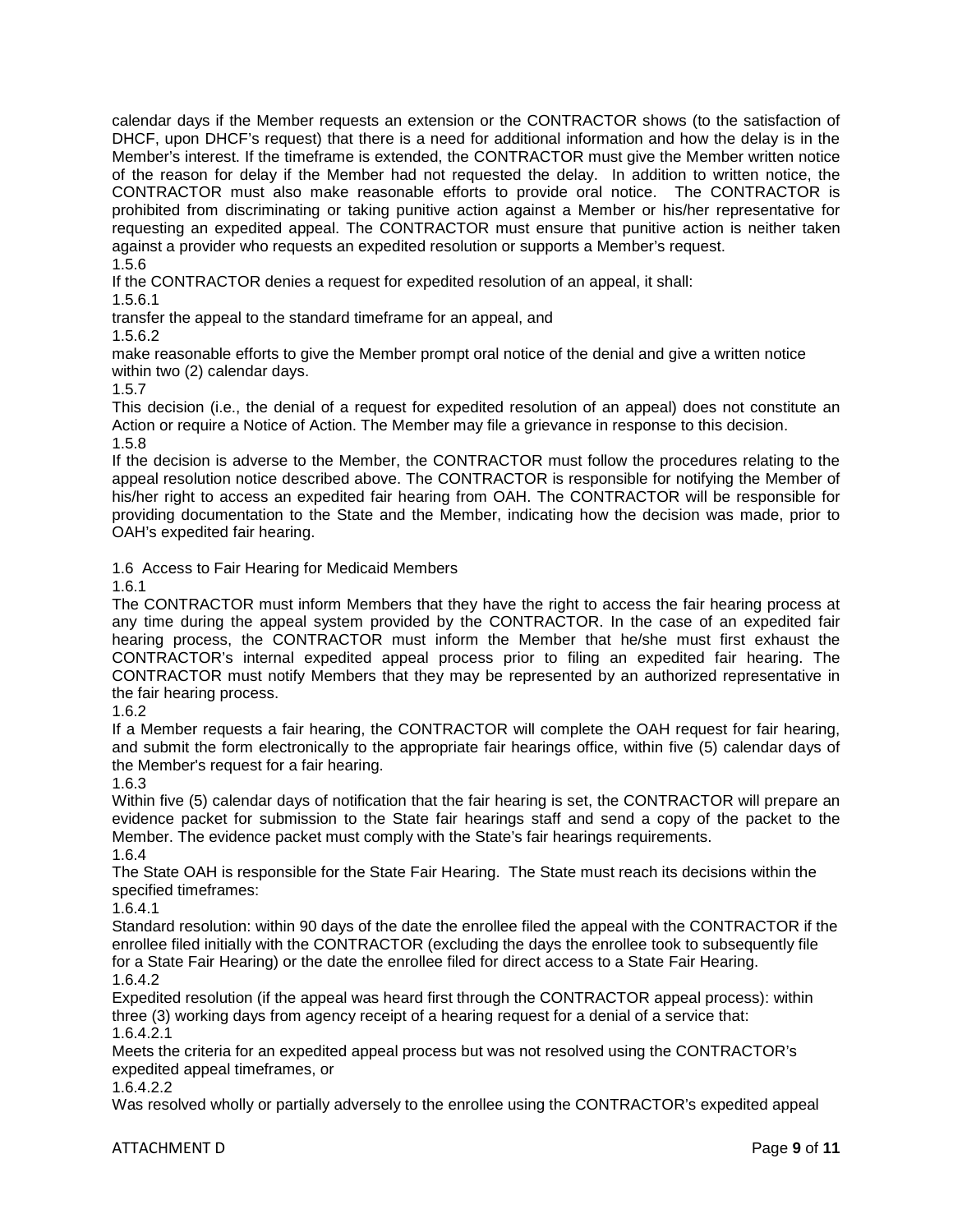timeframes.

1.6.5

The State is a party to the State Fair Hearing and may be represented by the CONTRACTOR. The Member or the Member's estate is also a party and may be represented.

1.6.6

The CONTRACTOR must ensure that any Member dissatisfied with determination denying a beneficiary's request to transfer plans/disenroll is given access to a State Fair Hearing.

1.7 Member Advocates

1.7.1

The CONTRACTOR must provide Member advocates to assist Members. Member advocates must be physically located within Kansas unless an exception is approved by the State. Member advocates must inform Members of the following:

1.7.1.1

Their rights and responsibilities,

1.7.1.2

The grievance process,

1.7.1.3

The appeal process,

1.7.1.4

Covered services available to them, including preventive services, and

1.7.1.5

Non-capitated services available to them.

1.7.2

Member advocates must assist Members in writing grievances and appeals and are responsible for monitoring the grievances and appeals through the CONTRACTOR's Grievance System. 1.7.3

Member advocates are responsible for making recommendations to management on any changes needed to improve either the care provided or the way care is delivered. Member advocates are also responsible for helping or referring Members to community resources available to meet Member needs that are not available from the CONTRACTOR as Medicaid covered.

1.7.4

Member enrollment information must include how Members can contact Member advocates by phone, email, or letter.

# **2. 0 Provider Complaints and Appeals**

2.1 Provider Complaints

2.1.1

Medicaid CONTRACTORs must develop, implement, and maintain a system for tracking and resolving all Medicaid provider complaints. Within this process, the CONTRACTOR must respond fully and completely to each complaint and establish a tracking mechanism to document the status and final disposition of each provider complaint. The CONTRACTOR must resolve provider complaints within 30 days from the date the complaint is received. The CONTRACTOR is subject to remedies, including liquidated damages, if at least 98% of provider complaints are not resolved within 30 days of receipt of the complaint by the CONTRACTOR. Please see ATTACHMENT G.

CONTRACTORs must also resolve provider complaints received by the State no later than the due date noted upon the State's notification. The State will generally provide CONTRACTORs 10 business days to resolve such complaints. If a CONTRACTOR cannot resolve a complaint by the due date indicated on the notification form, it may submit a request to extend the deadline. The State may, in its reasonable discretion, grant a written extension if the CONTRACTOR demonstrates good cause.

2.1.3

Unless the State has granted a written extension as described above, the CONTRACTOR is subject to remedies, including liquidated damages if provider complaints are not resolved by the timeframes indicated herein.

<sup>2.1.2</sup>